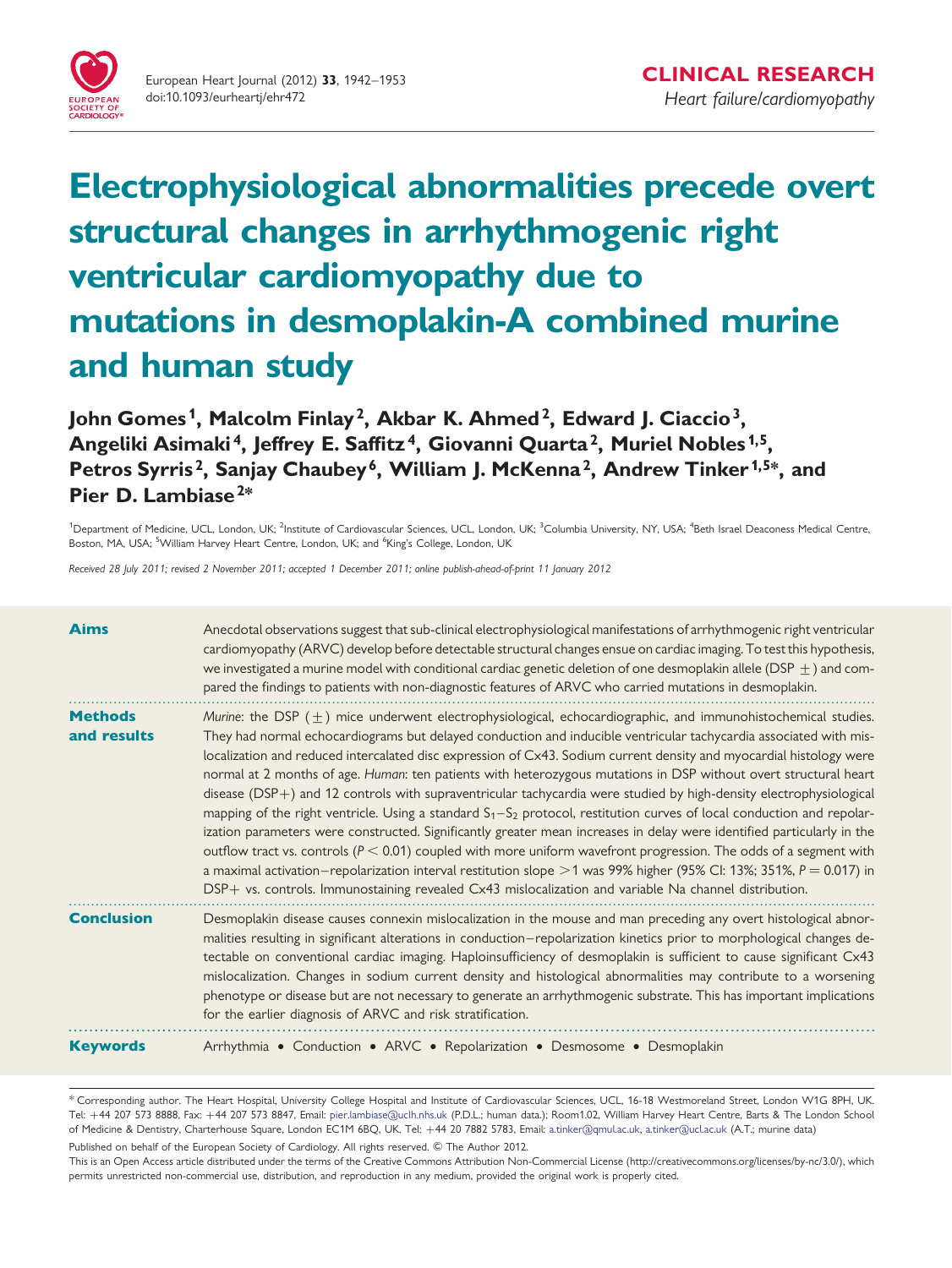## Introduction

Arrhythmogenic right ventricular (RV) cardiomyopathy (ARVC) is a primary heart muscle disorder characterized by a high incidence of ventricular arrhythmias. Early in the disease's course, before the manifestation of RV myocyte loss and fibro-fatty replacement, there is a sub-clinical 'concealed phase'. This presents a major diagnostic and clinical management challenge because arrhythmias and sudden death may arise in the absence of significant clinical and pathological changes.<sup>[1](#page-10-0)</sup> The recent identification of specific desmosomal protein mutations in up to 40% of ARVC patients provides an opportunity to study the pathophysiology of ARVC, specifically whether delayed conduction and a pro-arrhythmic substrate occur in the absence of significant fibrosis. $<sup>2</sup>$  $<sup>2</sup>$  $<sup>2</sup>$ </sup>

Abnormal desmosomal proteins are known to be associated with reduced gap junctional Connexin 43 (Cx43) expression which may adversely affect cardiomyocyte electrical coupling. However, there is considerable conduction reserve in ventricular myocardium such that a 95% downregulation in Cx43 reduces transverse conduction velocity (CV) by only 15% and longitudinal conduction by  $58\%$ <sup>[3](#page-10-0)</sup> This has prompted a search for other factors implicated in maintaining conduction reserve which may exert deleterious pro-arrhythmic effects. It has been posited that desmosomal proteins also directly interact with ion channels at the inter-calated disc.<sup>[4,5](#page-10-0)</sup> Plakophilin-2 (PKP2) and the sodium (Na) channel, Na<sub>v</sub>1.5, not only interact but reduced PKP2 expression leads to reduced Na current peak density and altered channel kinetics as well as significant reductions in CV in cultured rat neonatal cardiomyocytes, suggesting that ion channel function is disrupted in some forms of ARVC.<sup>[4](#page-10-0)</sup> However, this has not been demonstrated in any other model or in human disease. We hypothesized that if ARVC begins primarily in the desmosome and alters gap junction coupling, then the sub-clinical manifestations of disease may be identified electrophysiologically prior to histological change. We tested this hypothesis in a murine model with conditional genetic deletion of one allele of desmoplakin (DSP) in the adult heart (DSP  $\pm$ ) and compared the findings with patients carrying desmoplakin mutations.

# **Methods**

#### **Murine**

#### Generation of genetically modified mice

Animals were cared for according to the Animals (Scientific Procedures) Act 1986 (PPL 70/6732). Desmoplakin heterozygotic mice and littermate controls were generated (see [Supplementary Material](http://eurheartj.oxfordjournals.org/lookup/suppl/doi:10.1093/eurheartj/ehr472/-/DC1)) and studied at 2 and 6 months of age to investigate whether electro-physiological changes occur before overt structural anomalies.<sup>[6,7](#page-10-0)</sup>

#### Electrophysiological studies, conduction curves, and echocardiography

Mice were anaesthetized with 1.5% isoflurane and a lead II ECG was recorded (Powerlab and Chart software; AD Instruments, Oxford). A 1.1F octapolar electrophysiology catheter (model EPR-801, Millar Instruments) was inserted into the right atrium and ventricle via the jugular vein. The intracardiac electrograms were filtered between 5 and 500 Hz. Pacing stimuli were delivered using the S88 stimulator

(Grass Technologies, USA). Electrophysiology studies, similar to clinic-al studies, were performed as previously described.<sup>[8](#page-10-0)</sup> Pacing output was set at twice diastolic threshold. Sinus node recovery time (SNRT) was calculated by atrial pacing at a cycle length of 100 ms for 15 s. Atrioventricular nodal effective refractory period (AVNERP) was calculated with an atrial drive train at 100 ms and an S2 at 90 ms reduced in 2 ms decrements until AV block occurred. Right ventricular effective refractory period (VERP) was calculated using a ventricular drive train at 100 ms and S2 at 70 ms decreased in 2 ms decrements to refractoriness. Ventricular tachycardia (VT) stimulation was performed with a drive train at 100 ms with up to three extrastimuli (S2, S3, S4) coupled at 70 ms. These were decremented until S2 was refractory. Ventricular tachycardia was defined as greater than 3 beats of broad complex tachycardia exhibiting AV dissociation on the intracardiac electrograms. Mean increase in delay was calculated by dividing the integrated increase in delay by the interval between the basic cycle length and the ventricular refractory period.<sup>[9](#page-10-0)</sup>

#### Murine histology/immunostaining

Thin sections of myocardial tissue were stained with H&E and Masson Trichrome to detect fibrosis. For Oil red O staining, sections were fixed in 4% paraformaldehyde, washed in distilled water, stained with Oil red O solution in isopropanol, and rinsed in isopropanol. Immunostaining for plakoglobin, Cx43, Na channel, and other surface markers were performed using the following techniques.<sup>[10](#page-10-0)</sup>

#### **Murine**

Frozen myocardial sections (10  $\mu$ m) were fixed with 4% paraformaldehyde, permeabilized with 0.2% Triton X-100 in TBS, and blocked with the 5% goat serum. They were incubated with mouse monoclonal antibodies against DSP (Progen, Germany), mouse monoclonal antibody against plakoglobin (BD Biosciences Pharmingen), rabbit polyclonal antibody against Cx43 (Invitrogen), or rabbit polyclonal antibody against the sodium channel (Alomone Labs, Jerusalem, Israel) overnight at 4°C. Sections were washed with TBS and fluorescence-labelled secondary antibodies (Cy3 goat anti-rabbit and Cy2 goat anti-mouse, Jackson Immunoresearch, PA, USA) were added for 1 h—they were examined using confocal microscopy. Analyses were performed with anonymization of the tissue slides.

#### Real-time reverse transcriptase polymerase chain reaction

Quantitative real-time reverse transcriptase polymerase chain reaction (RT–PCR) was performed on mouse hearts using Taqman gene expression assays (Applied Biosystems, see [Supplementary Methods](http://eurheartj.oxfordjournals.org/lookup/suppl/doi:10.1093/eurheartj/ehr472/-/DC1)). All genes were assayed in triplicate with GAPDH as the housekeeping gene by the  $2-\Delta\Delta$ Ct method.

#### Isolation of murine cardiomyocytes and single cell electrophysiology

Cardiomyocyte isolation and patch clamping to assess Na channel current activity were performed using standard techniques (see [Sup](http://eurheartj.oxfordjournals.org/lookup/suppl/doi:10.1093/eurheartj/ehr472/-/DC1)[plementary Methods\)](http://eurheartj.oxfordjournals.org/lookup/suppl/doi:10.1093/eurheartj/ehr472/-/DC1). Peak current inactivation was assessed by fitting the time-decay with a single exponential using ClampFit10.

#### Human

#### Human non-contact mapping studies

Endocardial mapping was performed in 22 patients [DSP mutation positive (DSP+)  $n = 10$ , control  $(n = 12)$ ]. The control group consisted of patients with supraventricular tachycardia (SVT). They had normal resting and signal averaged ECGs, a structurally normal heart on echocardiography and MRI, and no family history of sudden cardiac death. Informed consent was obtained following local research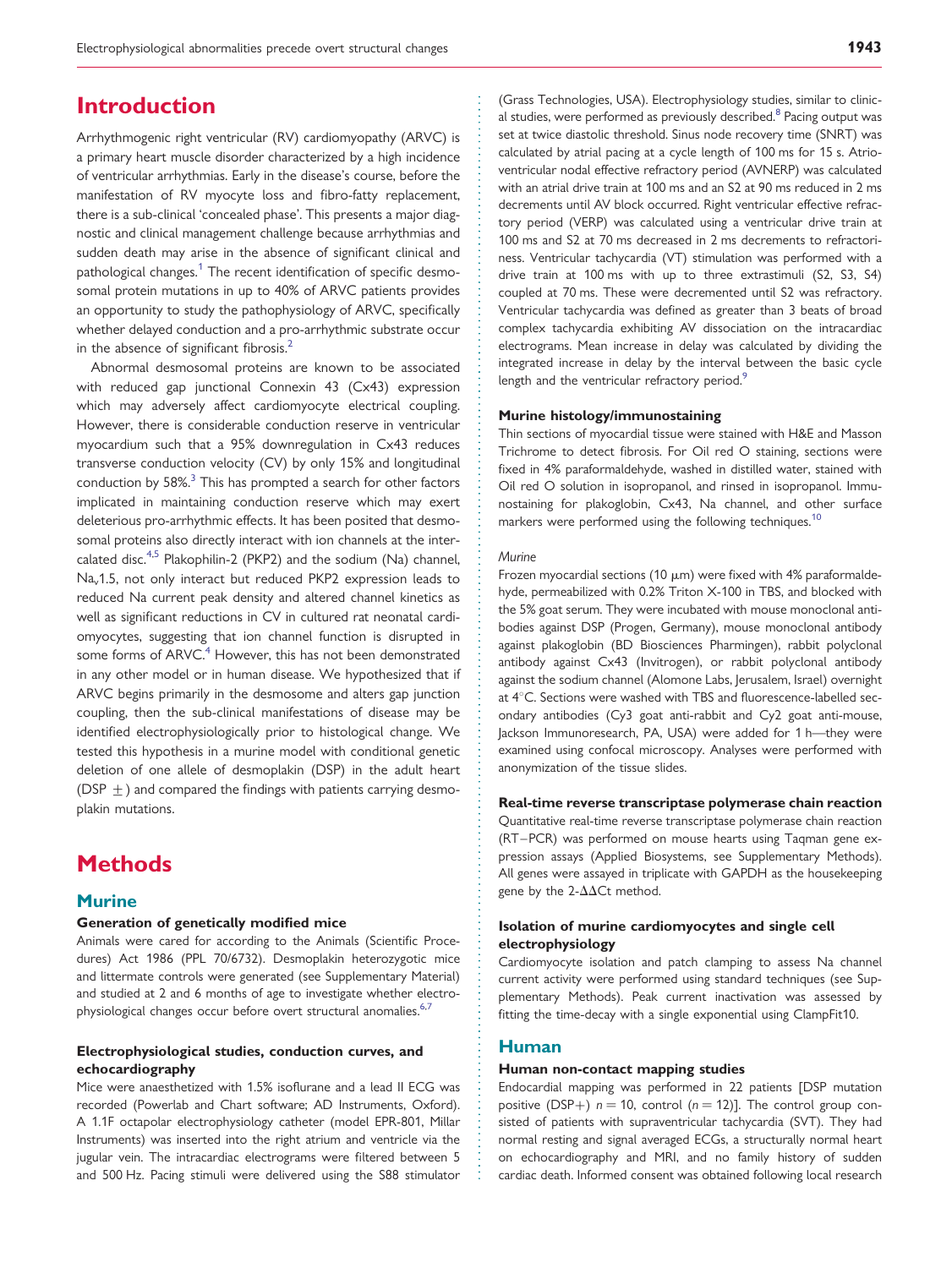ethics committee approval. The non-contact mapping study and pacing protocol were performed after SVT ablation in the control patients. The technique for non-contact mapping in the ventricle has been described in detail elsewhere.<sup>11</sup> The multi-electrode array (Ensite, St Jude Medical) was deployed via the left femoral vein in the RV outflow tract (RVOT) (see [Supplementary Methods](http://eurheartj.oxfordjournals.org/lookup/suppl/doi:10.1093/eurheartj/ehr472/-/DC1) for detailed protocol).

#### Human genetic testing

Genomic DNA from ARVC patients and family members was extracted from whole blood samples using a commercially available DNA extraction kit (QIAamp DNA Blood mini kit, Qiagen). Index cases were part of a larger patient cohort comprehensively screened for mutations in desmoplakin, plakoglobin, plakophilin-2, desmoglein-2, and desmocollin-2. Primer pairs for DSP exons were designed in flanking intronic sequences and are available on request. Polymerase chain reaction amplification and direct sequencing on an ABI 3130 Genetic Analyzer were performed using standard protocols as previously described.<sup>[12](#page-10-0)-[14](#page-10-0)</sup> A total of 300 unrelated healthy, ethnically matched Caucasian volunteers served as controls.

#### Human study protocol

All patients were studied in the post-prandial state and had stopped anti-dysrhythmic medications for at least five half-lives. After 3 min of steady-state RV apical pacing at 400 ms, an extrastimulus  $(S_2)$  was introduced after a drive train of 10 beats according to a standard  $S_1 - S_2$  restitution protocol (see [Supplementary Methods](http://eurheartj.oxfordjournals.org/lookup/suppl/doi:10.1093/eurheartj/ehr472/-/DC1)). A VT stimulation protocol was also performed ([Supplementary Methods\)](http://eurheartj.oxfordjournals.org/lookup/suppl/doi:10.1093/eurheartj/ehr472/-/DC1). The time from the pacing artefact to electrogram peak negative dV/dt was used as the local activation time (AT). Activation–recovery interval (ARI) was defined as the interval between activation time (AT) and repolarization time (RT) and measured as previously described—the Wyatt method was used to measure ARI durations.<sup>15,16</sup> The maximal slope of the ARI restitution curve  $(S_{\text{max}})$  was calculated using the least mean squares method.<sup>[17](#page-10-0)</sup> The RV was divided into 16 anatomical segments and the restitution slopes studied in the segments from the RVOT, RV body, and apex.<sup>16</sup>

#### Human endocardial regional delay and endocardial local activation delay

Mean increase of delay was calculated as described above.<sup>[9](#page-10-0)</sup> The degree of delay was measured from four segments in the RVOT, the RV body, and apex, respectively. Areas of local activation delay during sinus rhythm were determined using activation gradient quantification as previously described.<sup>[16](#page-10-0)</sup> Where slow conduction occurred on the map (i.e. greatest local activation delay), the three-dimensional position, activation gradient (AG) magnitude, and coefficient of determination  $(r^2)$  which is a measure of uniformity of wavefront propagation along the endocardial surface were calculated.

#### Human fractionation index

Endocardial electrograms were filtered at 0.1–100 Hz with a signal to noise ratio set at 1.4 and the number peaks of the differentiated electrogram signal counted as a measure of Fractionation Index—an anala-gous method to previously published techniques.<sup>[18,19](#page-10-0)</sup> Fractionated electrograms had greater than two deflections.

The human and murine electrophysiological data were anonymized and analysed blinded to the genetic status using semi-automated signalprocessing techniques with human verification of signal quality and the electrophysiological measurements.

#### Human histology and immunostaining

Myocardial biopsies were obtained from three subjects (5, 8, and 9) and immunostained according to the previously published techniques as described for the murine tissue above.<sup>10</sup>

#### Statistical analysis

Statistical analysis was performed using GraphPad Prism v4 and Sigma-Stat ver. 3.11, 2004. Full details of the analysis are provided in [Supple](http://eurheartj.oxfordjournals.org/lookup/suppl/doi:10.1093/eurheartj/ehr472/-/DC1)[mentary Material.](http://eurheartj.oxfordjournals.org/lookup/suppl/doi:10.1093/eurheartj/ehr472/-/DC1) Two-sided P-values less than 0.05 were considered statistically significant.

## **Results**

#### Murine

#### Murine model

We generated mice with cardiac haploinsufficiency of desmoplakin by intercrossing mice with the cre recombinase under the control of the  $\alpha$ MHC promoter and mice with exon 2 of the desmoplakin gene flanked by loxP sites. The study mice  $(\alpha MHC \, cre+, \, DSP)$ flx\+) were compared with littermate controls (C57\Bl background). As previously reported, we obtained no mice with the  $\alpha$ MHC cre+, flx\flx genotype because of probable embryonic lethality.<sup>20</sup> Genotyping of the DSP (flx\+), cre+, and controls was confirmed by PCR from genomic DNA (Figure [1](#page-3-0)A). Quantitative real-time RT–PCR confirmed that there was an approximately 50% reduction in expression compared with control in the  $\alpha$ MHC cre+, DSP flx $\rightarrow$  group (Figure [1](#page-3-0)E).

#### Murine electrophysiological parameters and response to programmed electrical stimulation

The electrophysiological phenotype at 2 months of age was determined. There were no significant differences in the resting surface ECG and invasive electrophysiological parameters between the  $\alpha$ MHC cre+, DSP flx\+ mice and controls (Figure [1B](#page-3-0), Table [1](#page-4-0)). However, a significantly greater proportion of these mice developed inducible VT [9/11  $\alpha$ MHC cre+, DSP flx\+ vs. 0/10 control,  $P = 0.0002$ , (Figure [1](#page-3-0)C)]. Furthermore, significant differences in the activation time curve profiles, particularly at shorter coupling intervals, were identified on model fitting (Figure [1](#page-3-0)D)  $(P< 0.001)$ . However, the mean increase in delay data was not statistically different (WT 9.48  $\pm$  1.35 ms/ms vs. MHC cre+, DSP flx\+ 9.89  $\pm$  0.90 ms/ms, P = 0.8).

#### Sodium current in isolated myocytes

One explanation for the slowing of conduction and inducibilty of VT would be changes in Na current density. Thus, Na currents were compared between control and  $\alpha$ MHC cre+, DSP flx\+ mice, by using single-cell patch clamping. No difference in the maximum Na currents or SCN5A expression from ventricular cardiomyocytes isolated from control mice or desmoplakin  $\pm$  littermates were detected (Figure [1](#page-3-0)E and F). The I/V relationships of  $I_{\text{Na}}$  were similar in the two animal groups and the  $\tau$  of inactivation of  $I_{N_a}$  was not significantly different (Figure [1F](#page-3-0)).

#### Echocardiography and histology

Although there was no difference in LV dimensions and function on echocardiography (LVIs/LVId 0.22/0.34 cm vs. 0.2/0.36 cm,  $n = 5$  in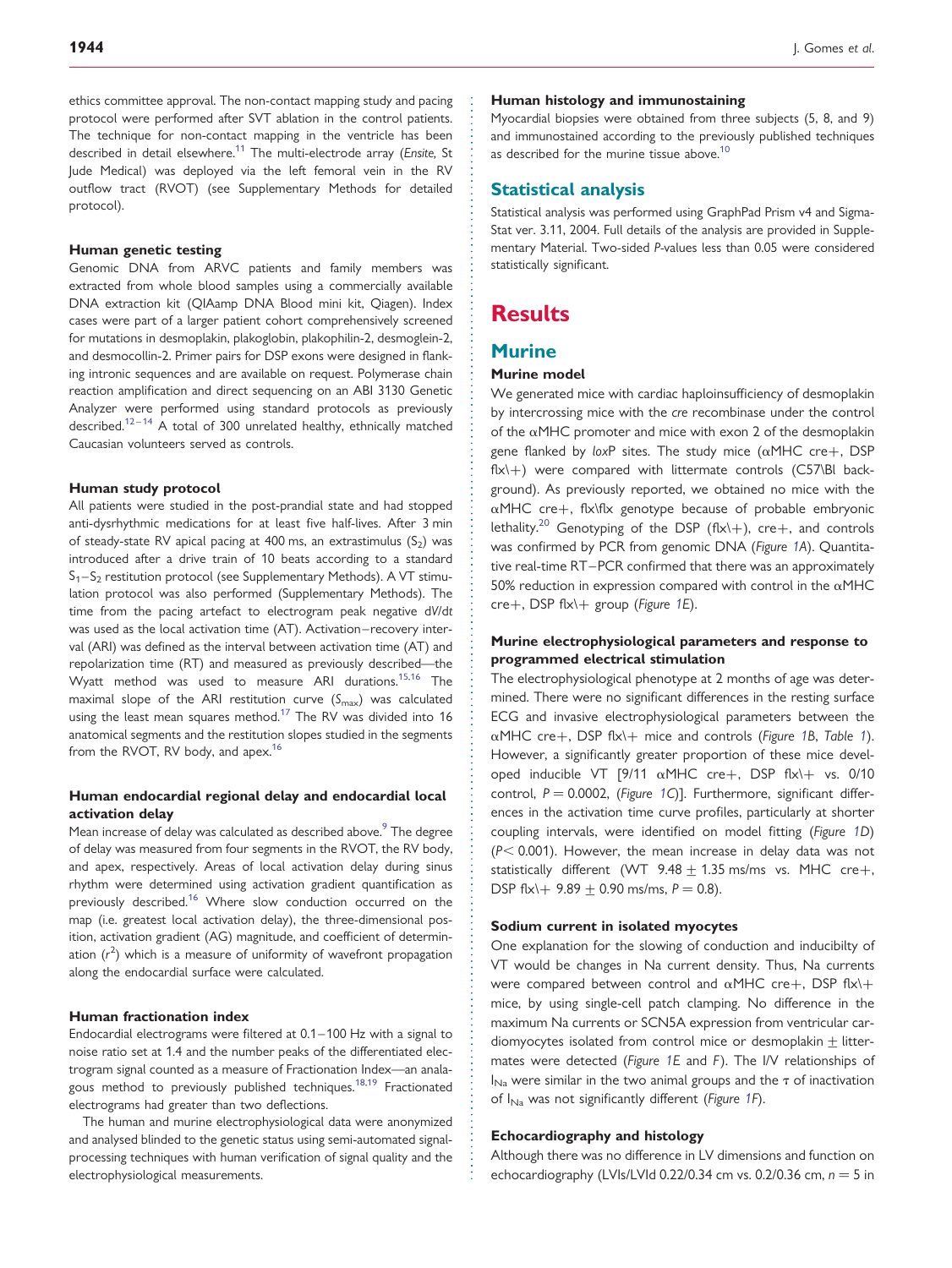<span id="page-3-0"></span>

Figure I (A) Screening of mouse tail DNA by PCR—the floxed DSP allele gives a 410 bp band and the wild-type (WT) allele gives a 320 bp band. (B) Example of a murine surface ECG recording. (C) Example of single premature extrastimulus (S2) causing polymorphic ventricular tachycardia. (RA, right atrial intracardiac electrogram; RV, right ventricular intracardiac electrogram; ECG, surface ECG recording; stim, stimulator output). (D) Activation time curves (AT) normalized to baseline AT for mice by genotype (AT, activation time) ( $n = 10$  WT,  $n = 11$ DSP  $\pm$ ). (E) Relative mRNA expression by genotype by RT–PCR in 2-month-old desmoplakin ( $\pm$ ) myocytes vs. WT (n = 10 WT, n = 11 DSP  $\pm$  ). (F) Electrophysiology of the Na<sup>+</sup> current using patch–clamp technique: current traces (left), I/V relationships (top right), and electrophysiological parameters (bottom right).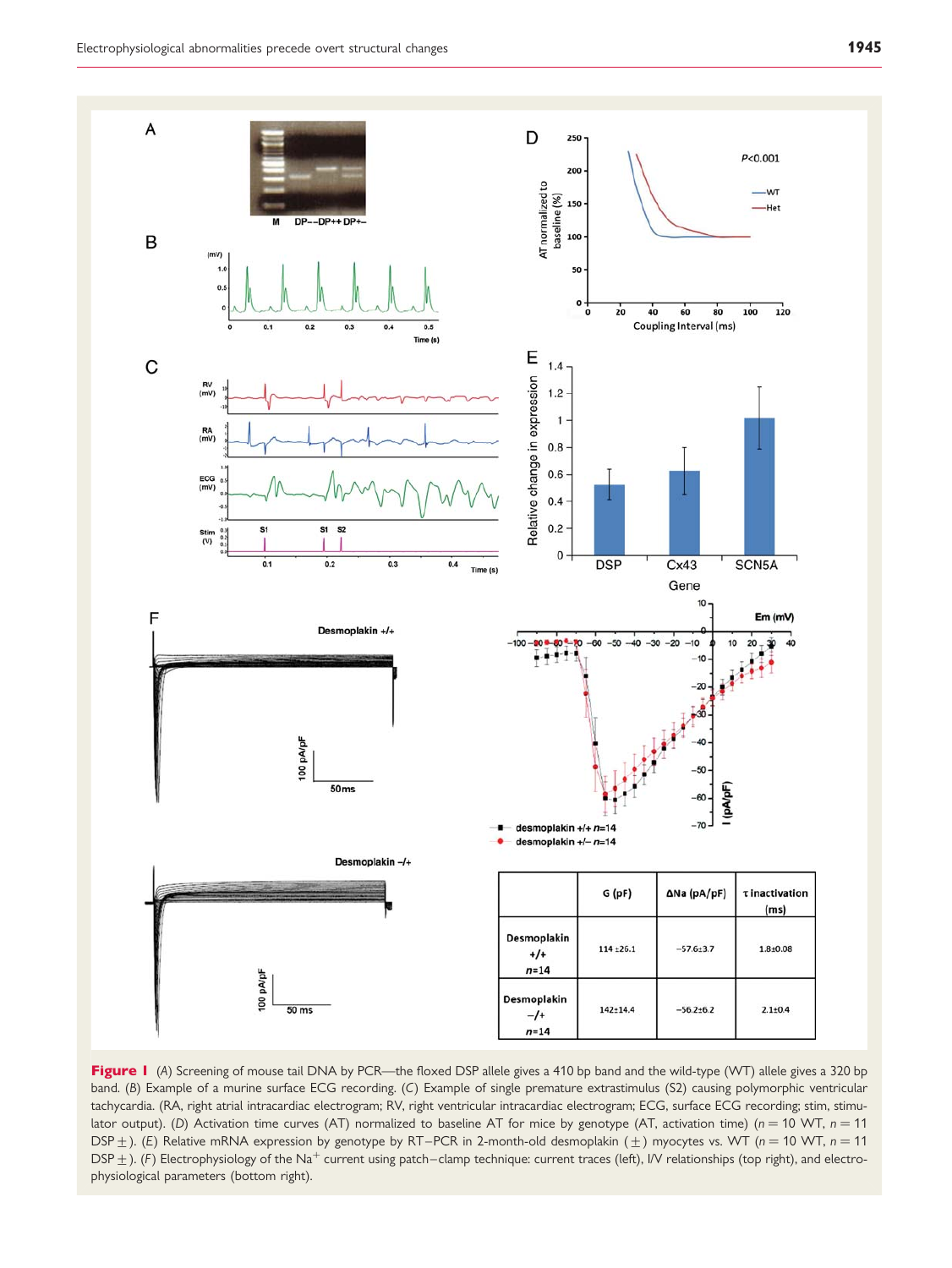<span id="page-4-0"></span>

| Interval      | $WT (ms) (n = 10)$ | SEM ( $\pm$ )  | Het KO (ms) $(n = 11)$ SEM $(\pm)$ |     | Human SVT control (ms) $(n = 12)$ | SEM $(\pm)$    |
|---------------|--------------------|----------------|------------------------------------|-----|-----------------------------------|----------------|
| <b>RR</b>     | 114                | 3              | 110                                | 3.9 | 760                               | 38             |
| <b>PR</b>     | 38                 | 0.8            | 38                                 | 1.1 | 146                               | 27             |
| QTc           | 23                 | 0.9            | 24                                 | 1.6 | 374                               | 50             |
| QRS           | 9                  | 0.1            | 10                                 | 0.3 | 90                                | $\overline{4}$ |
| <b>SNRT</b>   | 121                | 6.5            | 113                                | 6.2 |                                   |                |
| cSNRT         | 21                 | $\overline{4}$ | 16                                 | 3.1 |                                   |                |
| <b>AVW</b>    | 57                 | 3.1            | 58                                 | 3.1 | 302                               | 35             |
| AV 2:1        | 45                 | 2.4            | 48                                 | 2.8 |                                   |                |
| <b>AVNERP</b> | 46                 | 3.2            | 45                                 | 3.5 | 250                               | 30             |
| <b>VERP</b>   | 34                 | 3.2            | 27                                 | 3.2 | 212                               | 6              |
| VT duration   |                    |                | 2229                               | 606 |                                   |                |
| VT CL         |                    |                | 37                                 | 3.1 |                                   |                |

each group) (Figure [2A](#page-5-0)), there was evidence of slippage of individual myocardial strands in the RV sections of the  $\alpha$ MHC cre+, DSP  $f$ lx $\rightarrow$  mice but no change in left ventricular sections (Figure [2B](#page-5-0)). Importantly, there was no evidence of replacement of myocytes with fibro-fatty tissue and interstitial fibrosis in 2-month-old mice who underwent EP studies (Figure [2](#page-5-0)B). However, in 6-month-old mice, focal myocyte loss and fibro-fatty replacement are observed, showing that DSP  $\alpha$ MHC cre+, DSP flx\+ mice do develop histological abnormalities with time (Figure [2B](#page-5-0) and C)). A second explanation for the slowed CV would be changes in Cx43.

Immunohistochemistry in 2-month-old mice demonstrated reductions in Cx43 signal as corroborated by quantitative real-time RT–PCR (Figure [1E](#page-3-0)) and less co-localization with  $\beta$ -catenin, forming cytoplasmic aggregates of Cx43. B-Catenin was used as a marker of the intercalated disk and its' signal and localization remained constant between the genotypes; therefore, there was less Cx43 at the intercalated disk (Figure [3A](#page-6-0)). Na<sub>v</sub>1.5 was found at the disk, in the endoplasmic reticulum and on the actin filaments (Figure [3](#page-6-0)B). It did not show any reduction in signal or change in localization in the  $\alpha$  MHC cre+, DSP flx\+ animals. There was no change in the localization of plakoglobin in the mice that underwent electrophysiology studies (Figure [3](#page-6-0)C). DSP signal at the intercalated disk was reduced in  $\alpha$ MHC cre+, DSP flx\+ mice (Figure [3D](#page-6-0)). However, 6-month-old mice did show reduced levels of DSP and a small reduction in plakoglobin signal at the intercalated disks (Figure [3E](#page-6-0) and F).

#### Human

#### Patient characteristics

The demographics and clinical features of the DSP study subjects are shown in Table [2](#page-7-0); mean age was  $44(+15)$  years. These patients had been identified in families with desmoplakin mutations and a clinical diagnosis of ARVC based upon the most recent Task Force criteria, with 5/10 having a definite diagnosis, 4/10 borderline, and possible in  $1/10.^{21-25}$  $1/10.^{21-25}$  $1/10.^{21-25}$  The patients had well preserved left ventricular function except one subject (no. 5) who had an ejection fraction of 40%. No other patients had significant RV or LV wall motion abnormalities meeting ARVC Task Force Criteria. Seven DSP patients received an ICD, one received post-VF arrest, and six received secondary prevention due to a history of unexplained syncope (3) or documented VT in the context of family history of sudden cardiac death (2)/impaired left ventricular function (1). Three patients received appropriate ICD shock therapies (mean FUp 72 months) (see [Supplementary material online,](http://eurheartj.oxfordjournals.org/lookup/suppl/doi:10.1093/eurheartj/ehr472/-/DC1) Table [S1](http://eurheartj.oxfordjournals.org/lookup/suppl/doi:10.1093/eurheartj/ehr472/-/DC1) for further details). The 12 control subjects with SVT (no history of atrial fibrillation, Table 1 shows baseline electrophysiological characteristics) and structurally normal hearts had an equivalent mean age of 44 ( $\pm$ 21) years and sex distribution (3M:9F).

#### Isochronal mapping to identify the site of maximal delay

Figure [4](#page-8-0) illustrates the isochronal maps recorded during RV apical pacing at 400 ms obtained from a control and DSP mutation carrier (DSP+). There is clearly a more prolonged RV depolarization in the DSP+ patient. However, in the group data, mean endocardial activation time in patients with DSP disease was not significantly different from controls either in sinus rhythm (41  $\pm$  8 vs.  $40 + 5$  ms in controls) or with steady-state RV apical pacing at 400 ms cycle length  $(42 + 13 \text{ vs. } 42 + 8 \text{ ms}).$ 

#### Quantification of regional and local conduction delay

Employing an alternative well-validated method to quantify the extent of regional conduction delay and inhomogeneity,  $26,27$  $26,27$  $26,27$  no significant reductions in activation gradient at the site of slowest conduction in sinus rhythm were identified in DSP mutation carriers  $[0.4 \pm 0.1$  mm/ms in DSP+ patients vs. 0.47  $\pm$  0.15 mm/ms in control patients  $(P = ns)$ ]. The uniformity of wavefront propagation as measured by  $r^2$  was  $0.98 \pm 0.02$  for DSP+ patients vs.  $0.94 + 0.04$  for controls ( $P < 0.05$ ).

However, on multiple regression analysis, overall DSP+ patients' hearts had significantly more prolonged AT restitution curve profiles vs. controls at CI  $<$  250 ms (P  $<$  0.001) (see [Supple](http://eurheartj.oxfordjournals.org/lookup/suppl/doi:10.1093/eurheartj/ehr472/-/DC1)[mentary material online,](http://eurheartj.oxfordjournals.org/lookup/suppl/doi:10.1093/eurheartj/ehr472/-/DC1) Figure S1). These delays were also significantly different in each of the three RV regions—RVOT, body, and apex between the DSP mutation carriers and controls ( $P < 0.001$ per region). Furthermore, statistically significant regional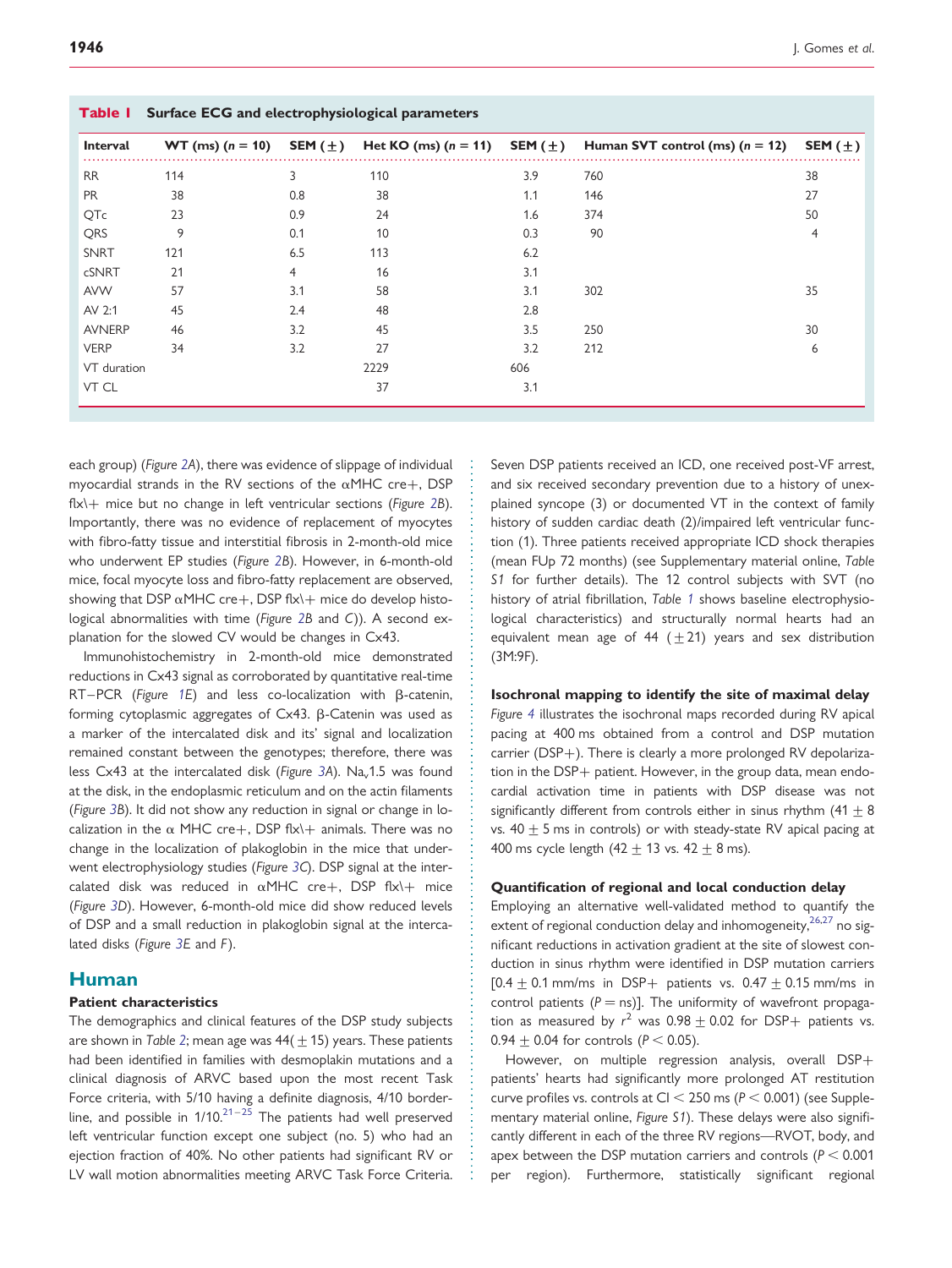<span id="page-5-0"></span>

Figure 2 (A) M-mode echocardiogram of a desmoplakin  $(+)$  mouse. (B) Histological features of DSP het KO mice (Masson's trichrome stain) illustrating fibrosis in 6-month-old DSP  $\pm$  stained in blue. (C) Oil red O staining in 8-week and 6-month-old Het KO mice illustrating accumulation of fat droplets with age.

conduction delays occurred in the RVOT measuring 38% greater than controls (Figure [4](#page-8-0)B). This corresponds to the delayed activation time profiles in the DSP $+$  mice.

#### Fractionation of electrograms and endocardial activation–recovery interval restitution curves

Applying the definition of fractionation stated above, DSP+ hearts had a significantly greater degree of fractionation vs. controls and was most marked in the RVOT (Figure [5A](#page-9-0)–C). Figure [5](#page-9-0) demonstrates this regionality of fractionation in subject 8, illustrating examples of electrogram morphology in RVOT and apical sites compared with equivalent sites in controls.

The mean ARI of all the segmental restitution curves at 400 ms baseline cycle length in the  $DSP + RV$  and control RV during RV apical pacing were compared (Figure [5](#page-9-0)D–F). Analysis of all the curves by model fitting and testing for interaction confirmed significant differences in the ARI at RVOT, RV body vs. apex in DSP+ patients at both long and short coupling intervals (CI's) which did not occur in controls. In control subjects, the ARI curves show a significant ARI prolongation only in the RVOT when compared with the apex over a large range of CI's ( $P < 0.001$ ), but the mean RV body ARI curves were similar to the apex (Figure [5](#page-9-0)D). However, in the DSP+ patients, the RV body and RVOT both had significantly greater ARI prolongation than the apex ( $P < 0.001$ ).

Not only were there differences between regions in the DSP+ group data, differences in the ARI restitution curves could be identified between equivalent RV regions in the patient populations. As seen in Figure [5](#page-9-0)D, the ARI curves in control subjects show a profile in which they maximize and then curve downwards with increasing CI's. This profile was similar at the RVOT, body, and the apex. However, in the DSP+ group, the curves at the apex, RV body, and RVOT were more linear in this range of CI's. The ARI values for any given coupling interval were longer in the RV body and RVOT for DSP+ patients vs. the same regions in controls ( $P < 0.001$ ) (Figure [5](#page-9-0)E and F). This indicates that there is a large interval dependent dispersion of ARI in the DSP+ patients. The maximal slopes of ARI restitution curves were compared between control and DSP+ subjects. The odds of having a segment with a  $S_{\text{max}} > 1$  was 99% higher (95% Cl: 13%; 351%,  $P = 0.017$ ) in the DSP+ group.

#### Immunohistochemistry of human biopsies

One patient had impaired LV function (no. 5) and underwent RV biopsy. There was no evidence of fibro-fatty replacement, but plakoglobin and desmosmal Cx43 expression was downregulated (Figure [6](#page-10-0)A). In two other cases without cardiac imaging anomalies, RV biopsies showed that  $Na<sub>v</sub>$  1.5 was localized away from the intercalated disk, marked by B-catenin, aggregating in the cytoplasm of the myocytes (subject 8, Figure [6](#page-10-0)B (i)) or on the actin filaments (subject 9, Figure [6](#page-10-0)B (ii)). This differs from the absence of Na channel mislocalization identified in the  $\text{DSP}_{\pm}$  mice.

## **Discussion**

The principle findings in the DSP $+$  mice include (i) evidence of slow conduction at short coupling intervals and inducibilty of VT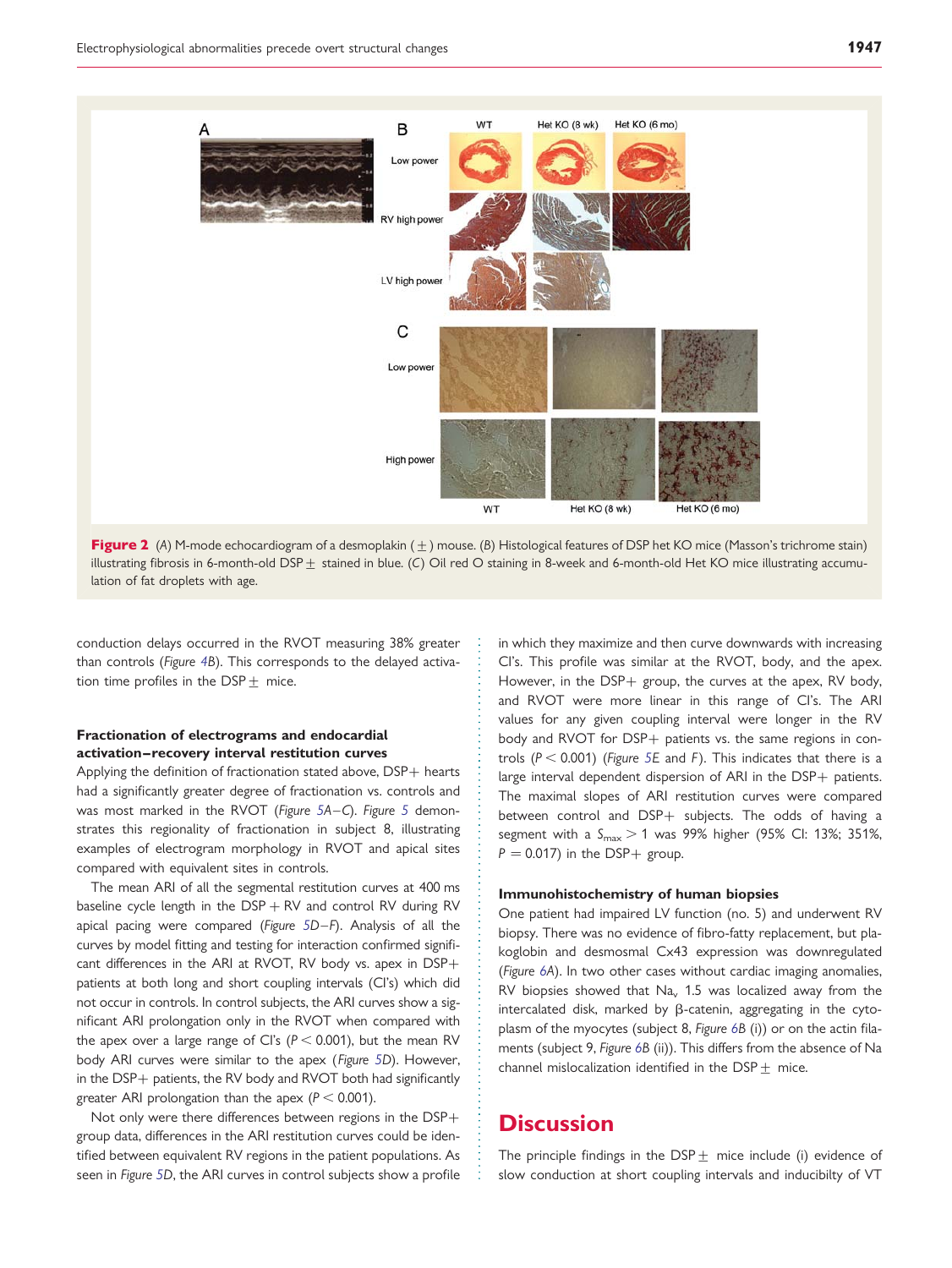<span id="page-6-0"></span>



and (ii) a subtle histological substrate with mislocalization and reduced intercalated disc expression of Cx43 in the absence of fibro-fatty changes at 2 months of age but preserved Na channel activity on patch clamping. Similarly, in human desmoplakin mutation carriers, there was significant conduction delay at short coupling intervals with no evidence of fibro-fatty replacement, but desmosmal Cx43 expression was also downregulated with some evidence of Na channel mislocalization. The major novel findings in this study are that electrophysiological abnormalities occur prior to major structural changes such as fibrosis in both the human disease and a murine model. Secondly, this occurs because of slowed conduction due to a mislocalization and a reduction in expression of Cx43.

## Murine models of arrhythmogenic right ventricular cardiomyopathy

We investigated early electrophysiological changes in a cardiac haploinsufficient desmoplakin murine model. Ventricular tachycardia was readily induced together with conduction delay prior to

the structural changes revealed by echocardiography and conventional histology. This conduction delay was coupled with reduced intercalated disc Cx43 localization. Na channels were not mislocalized away from the sarcolemma as supported by patch clamping. Thus, haploinsufficiency of desmoplakin is sufficient to result in Cx43 mislocalization, conduction slowing, and an arrhythmic phenotype. In a previous study on a similar model, it was concluded that nuclear localization of plakoglobin suppressed Wnt/ beta-catenin signalling and fibro-fatty replacement developed due to changes in myocyte gene expression. $^{28,29}$  $^{28,29}$  $^{28,29}$  The electrophysiological phenotype was not examined before overt pathological changes occurred. In the only published murine model of clinical DSP mutations, a transgenic mouse expressing the C-terminal mutation R2834H had major structural anomalies. Cx43 and plakoglobin were redistributed to the detergent soluble fraction of the heart cell lysate, but electrophysiological assessment was not performed.<sup>30</sup> In plakoglobin-deficient mice, there were no detectable structural histological or Cx43 abnormalities. However, prolonged RV activation time, increased ventricular ectopic burden, and RV dilatation were associated with increased age and training.<sup>[31](#page-11-0)</sup>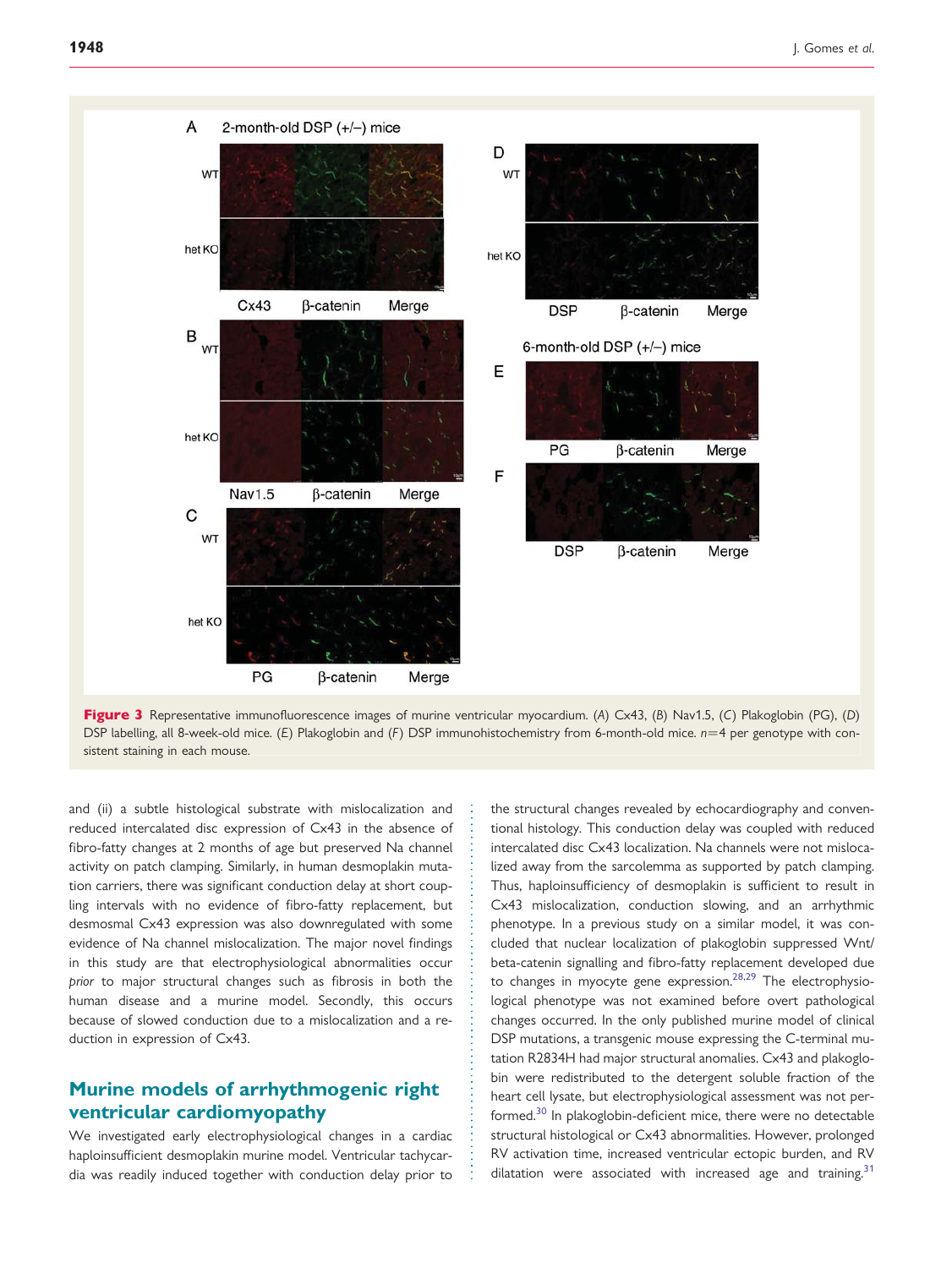<span id="page-7-0"></span>

|                |              | Table 2 Patient demographics                                         |                                |                                     |                                                                                                                                                                                                                                                                                                                                                                                  |                                |                          |               |        |                                                   |                                       |                                  |        |                                |
|----------------|--------------|----------------------------------------------------------------------|--------------------------------|-------------------------------------|----------------------------------------------------------------------------------------------------------------------------------------------------------------------------------------------------------------------------------------------------------------------------------------------------------------------------------------------------------------------------------|--------------------------------|--------------------------|---------------|--------|---------------------------------------------------|---------------------------------------|----------------------------------|--------|--------------------------------|
| Subject<br>o.  | (M/F)<br>Age | Mutation                                                             | abnormalities<br>RV structural | TW inversion Small QRS<br>$V1 - V3$ | complex                                                                                                                                                                                                                                                                                                                                                                          | $(>55$ ms)<br>S wave<br>delay  | $\ddot{}}$<br>ECG<br>SAv | NSVT SVT PVCs |        | $>500/24 h$ VT at EP<br>study<br>:<br>::::::::::: | Inducible                             | 子<br>王                           |        | Maj/Min<br>ICD Criteria        |
|                | 43 F         | E274fsX288 <sup>25</sup>                                             | I                              | I                                   | $^{+}$                                                                                                                                                                                                                                                                                                                                                                           | $\overline{\phantom{a}}$       | $\overline{\phantom{a}}$ | $\,{}^+$      | $^{+}$ | $^{+}$                                            | $\begin{array}{c} \hline \end{array}$ |                                  | $^{+}$ | 1/1                            |
|                | 50F          | SSO7F <sup>23</sup>                                                  | I                              | I                                   |                                                                                                                                                                                                                                                                                                                                                                                  | I                              | I                        |               |        |                                                   | $\overline{\phantom{a}}$              |                                  | $^+$   | $\geq$                         |
|                | 61 F         | T586fsx594 <sup>22</sup>                                             | I                              | ┿                                   | I                                                                                                                                                                                                                                                                                                                                                                                | I                              | I                        | ı             | I      | ı                                                 | $\overline{\phantom{a}}$              | Major<br>Minor<br>Major<br>Major | ┿      | $\approx$                      |
|                | 28F          | T586fsx594 <sup>22</sup>                                             | I                              | I                                   | I                                                                                                                                                                                                                                                                                                                                                                                | I                              | I                        |               | I      | I                                                 | $\begin{array}{c} \end{array}$        |                                  | $^+$   | $\geq$                         |
|                | 72 F         | SSO7F <sup>23</sup>                                                  | LV EF 40%                      | I                                   | I                                                                                                                                                                                                                                                                                                                                                                                | $\, +$                         | $^+$                     | I             | $\mid$ | $^+$                                              | $\begin{array}{c} \end{array}$        |                                  | $^+$   | 1/2                            |
|                | 53 F         | T586fsx594 <sup>22</sup>                                             | I                              | $^+$                                | I                                                                                                                                                                                                                                                                                                                                                                                | I                              | $\overline{+}$           | I             | I      | I                                                 | I                                     | $\overline{1}$                   | $^{+}$ |                                |
|                | 37 M         | E274fsX288 <sup>25</sup>                                             | I                              | I                                   | $\begin{array}{c} \rule{0pt}{2.5ex} \rule{0pt}{2.5ex} \rule{0pt}{2.5ex} \rule{0pt}{2.5ex} \rule{0pt}{2.5ex} \rule{0pt}{2.5ex} \rule{0pt}{2.5ex} \rule{0pt}{2.5ex} \rule{0pt}{2.5ex} \rule{0pt}{2.5ex} \rule{0pt}{2.5ex} \rule{0pt}{2.5ex} \rule{0pt}{2.5ex} \rule{0pt}{2.5ex} \rule{0pt}{2.5ex} \rule{0pt}{2.5ex} \rule{0pt}{2.5ex} \rule{0pt}{2.5ex} \rule{0pt}{2.5ex} \rule{0$ | I                              | $^{+}$                   | $^{+}$        | I      | I                                                 | I                                     |                                  | I      |                                |
| $^\infty$      | 22 M         | S922fsX928 <sup>24</sup>                                             | I                              | I                                   | $\mid$                                                                                                                                                                                                                                                                                                                                                                           | I                              | $^{+}$                   |               | I      | I                                                 |                                       |                                  | $^{+}$ | $\frac{27}{12}$ $\frac{2}{12}$ |
| ᡡ              | 40 F         | N408K and<br>R941X <sup>a</sup>                                      | I                              | I                                   | I                                                                                                                                                                                                                                                                                                                                                                                | $^{+}$                         | $^{+}$                   |               | I      | I                                                 | I                                     | Major                            | I      | 1/2                            |
| $\overline{0}$ | 33 M         | T586fsx594 <sup>22</sup>                                             | I                              | I                                   | I                                                                                                                                                                                                                                                                                                                                                                                | $\begin{array}{c} \end{array}$ | I                        | $^+$          | I      | $^+$                                              | I                                     | Major                            | I      | 1/1                            |
|                |              | <sup>a</sup> Leads to a premature stop codon and protein truncation. |                                |                                     |                                                                                                                                                                                                                                                                                                                                                                                  |                                |                          |               |        |                                                   |                                       |                                  |        |                                |

Transgenic mice with cardiac restricted expression of a clinically identified desmoglein-2 gene mutation (N271S) recapitulated clinical features including spontaneous ventricular arrhythmias and sudden death, cardiac dysfunction, biventricular dilatation, and ventricular aneurysms. However, such models overexpress mutant alleles which are not seen in the clinical situation. Again, a detailed characterization of the cardiac electrophysiology remains to be undertaken.[32](#page-11-0) Therefore, the majority of murine ARVC models demonstrate a profound structural phenotype and the arrhythmic burden has been studied in this context. Uniquely, we demonstrate that an electrophysiological substrate exists due to conduction slowing and Cx43 mislocalization prior to major structural and histological changes.

## Sodium channel effects

In the human biopsy samples, the Na channel appeared to localize to the intercalated disc in one patient, while in another it was retained intracellularly and might potentially contribute to a reduced CV. A potential reason for the difference between the murine model where no changes in Na channel activity occurred and man is human mutations may have a different genetic mechanism from simple haploinsufficiency, e.g. missense mutations could result in gain-of-function or dominant-negative effects. Therefore, such mechanisms could result in a more severe cellular lesion which might additionally involve the Na channel.

## Human mapping studies in arrhythmogenic right ventricular cardiomyopathy

In an analogous manner, previous clinical electrophysiological mapping studies in ARVC examined patients with advanced disease where structural abnormalities were evident on conventional imaging. Both Corrado et  $al^{33}$  $al^{33}$  $al^{33}$  and Calkins and co-authors $^{34}$ have demonstrated fractionation and conduction delay, respectively. However, these studies were conducted mainly in nongenotyped patients who fulfilled Task Force Criteria with advanced structural disease, for example in Corrado's population, 81% had RV wall motion abnormalities. Furthermore, voltage mapping alone may miss areas containing less than 40% fibro-fatty endocardial tissue replacement.<sup>35</sup> Gadolinium enhanced MRI is even less sensitive missing 91% of scar with  $\langle 20\% \text{ RV area.}^{36} \text{ Our study} \rangle$ of DSP mutation carriers confirms that not only does conduction delay and electrogram fractionation develop early in this form of ARVC before detectable cardiac imaging abnormalities, but it can precede overt histological changes. These conduction delays only became evident with shorter coupling intervals, demonstrated by the activation delay curves, particularly in the RVOT. This can be explained by a number of factors affecting propagation in the RV, including variable path length at shorter coupling intervals, a change from longitudinal to transverse conduction, wave front curvature, differences in gap junction distribution, and channel kinetics. The increased fractionation could be explained by dissociation of the myocyte layers as heterogeneity in gap junction distribution and early fibrosis will promote discontinuous myocardial conduction pathways. A similar pattern was observed in the cardiac desmoplakin haploinsufficient mice which had delayed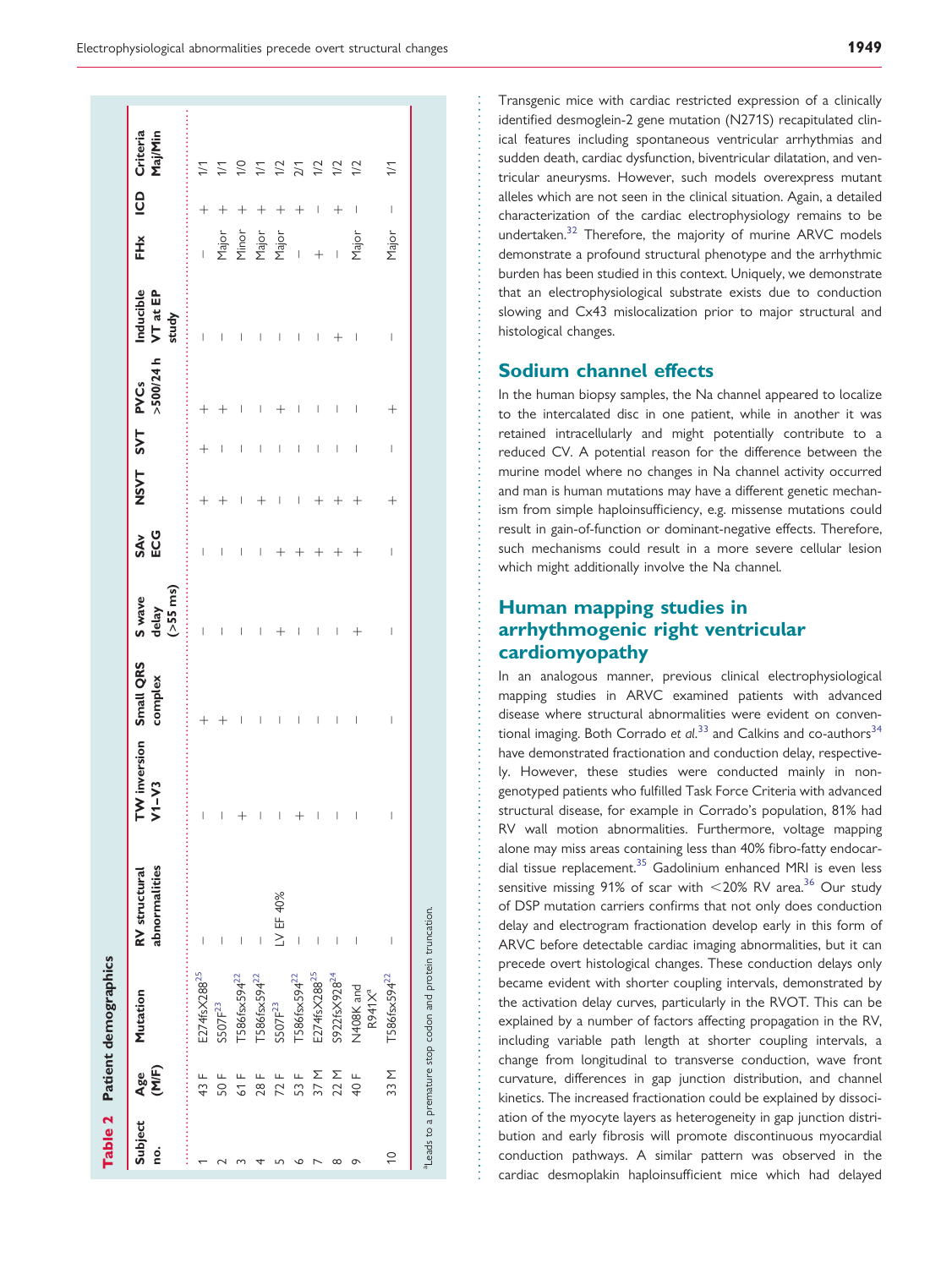<span id="page-8-0"></span>

Figure 4 (A) Isochronal map showing RV activation sequence with steady-state pacing from RV apex at 400 ms cycle length (subject 5 vs. control). PV, pulmonary valve. (B) Mean increase delay according to the region in DSP+ and control groups.

conduction but only at shorter coupling intervals compared with controls. Thus, increased stress on myocardial conduction was required to demonstrate differences in the conduction reserve of the tissue most probably due to the less overt structural changes. Only as the disease transitions to more extensive fibrofatty replacement then do activation gradients and RV activation times become more prolonged at long coupling intervals and at resting heart rates when conduction reserve diminishes further, consistent with the findings of the Calkins group.<sup>[34](#page-11-0)</sup>

Our human mapping data also demonstrated additional regional electrophysiological abnormalities that are difficult to investigate in the mouse. Significantly prolonged ARI's were identified in the RVOT and RV body even at short coupling intervals, a function of the fact that conduction delay in these regions most probably prevented engagement of the proximal portion of the ARI restitution curve in these segments. These apical–basal gradients in ARI particularly in the RV body would create ideal conditions for conduction block and re-entry at both resting and increased heart rates, therefore increasing the probability of ventricular arrhythmia. Interestingly, despite the more marked conduction delay, the probability of a DSP+ patient's RV having an  $S_{\text{max}} > 1$  was increased, indicating that the substrate was more likely to promote wave break and VF. This has important implications since it is well recognized that sudden cardiac death can occur in patients with minimal histological changes in the sub-clinical phase of ARVC and thus a more sophisticated clinical phenotyping approach examining these dynamic conduction–repolarization changes is required.

## Clinical implications

These data may also explain the early phase of the disease when ventricular tachyarrhythmias and sudden death occur at short coupling intervals during stress, exercise, or sports activity (increased adrenergic drive) due to the initial reduction in conduction reserve and steep  $S_{\text{max}}$ . In contrast, during later phases of ARVC when demonstrable structural changes ensue (fibrosis and myocyte atrophy), ventricular arrhythmias are more common at rest as a monomorphic VT. The advanced structural changes

promote greater conduction delay at longer coupling intervals to prevent engagement of the proximal portion of the ARI restitution curve reducing the possibility of VT degenerating into VF which occurs in the early subclinical phase. Therefore, the ventricular arrhythmias in ARVC may arise from different mechanisms as the disease progresses with the development of structural changes over time.

The early manifestations of ARVC are subclinical, escaping detection on conventional imaging and the surface ECG. In this study of desmoplakin disease, subclinical electrophysiological effects precede any overt structural changes in a murine model and in patients. High-density electrophysiological mapping of the substrate in cases with suspected ARVC may reveal differences in conduction and repolarization kinetics to aid identification of cases where close monitoring is indicated for disease progression.

### Study limitations

The human mapping technique evaluates endocardial electrophysiology and thus mid-myocardial and epicardial effects of DSP disease could not be assessed. This is important since mapping studies suggest that structural changes manifest epicardially prior to progressing endocardially. It was not possible to perform highdensity mapping in vivo in the murine model, a technique requiring further development since this would provide more physiological data in the innervated murine heart as opposed to current techniques which generally utilize a unloaded, denervated Langendorff preparation. The qPCR and immunohistochemical results showing down regulation in Cx43 could not be verified by western blotting since we were not convinced that the specified commercial antibody was appropriately detecting the protein. However western blotting for Cx43 has been shown to be more sensitive than immunostaining in other models. $37$ 

There was only limited human biopsy material available to study Na channel distribution in the patients. These observations need to be verified in a larger cohort.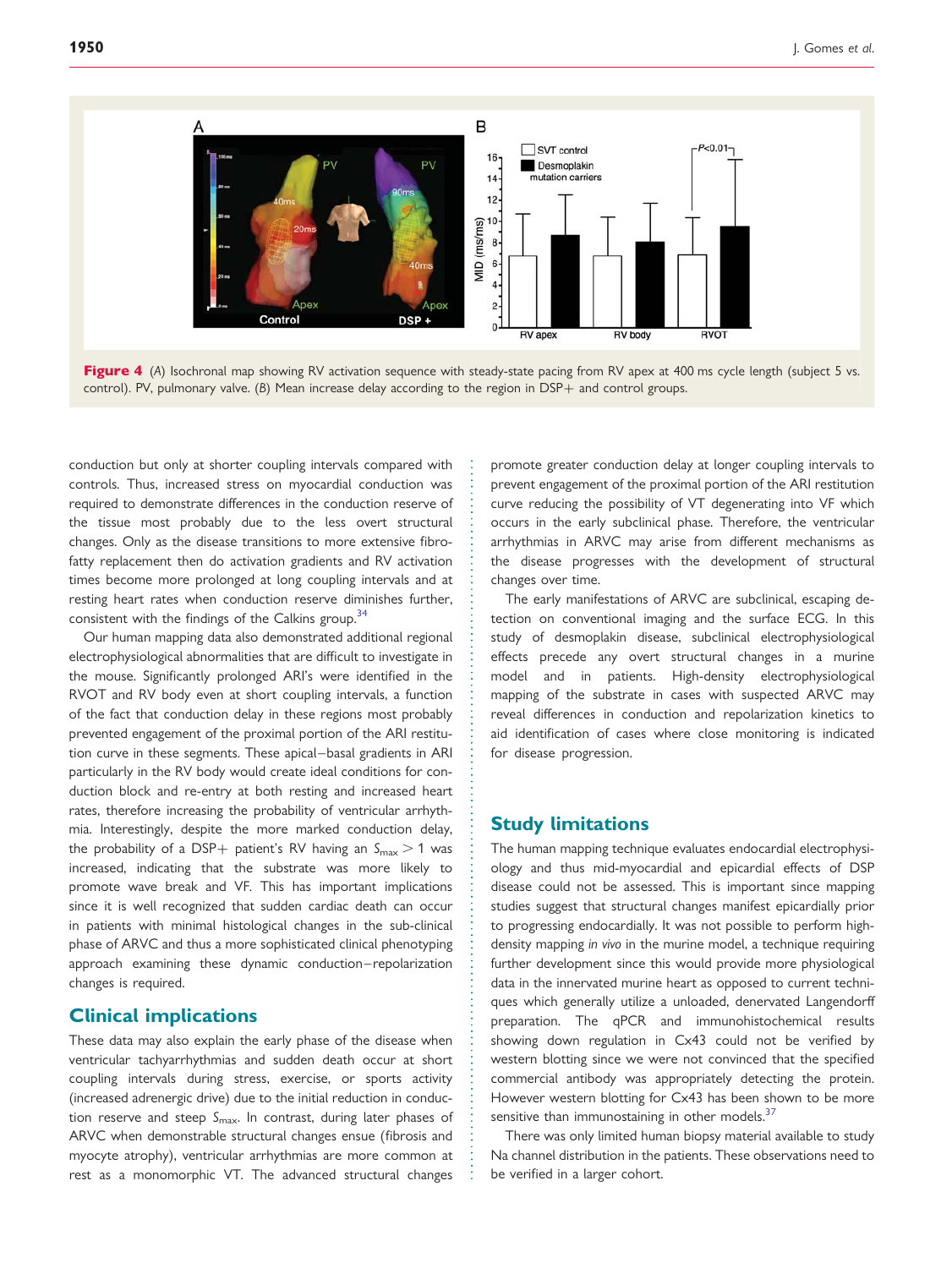<span id="page-9-0"></span>

Figure 5 (A) Example of normal and fractionated EGMs analysed using fractionation index algorithm. (B) Fractionation index (FI) map illustrating degree of electrogram fractionation in RV segments. Colour scale represents the FI for sites sampled on the RV endocardium. (C) Histogram illustrating mean FI (no of deflections per EGM) according to the region in DSP+ and control subjects. (D) Mean ARI restitution curves recorded from the apex, RV body, and RVOT in control and DSP+ groups. (E) Mean ARI curves in control and DSP+ subjects in the RV body and (F) RVOT.

# **Conclusion**

Abnormalities in desmoplakin expression in a murine model and human desmoplakin mutation carriers result in significant changes in conduction and repolarization kinetics prior to structural changes. The data support the view that ARVC is a desmososomal disease caused by desmosomal protein mutations affecting myocyte electrical coupling, primarily Cx43 mislocalization, and promoting structural changes as the disease progresses through different phases. Cx43 mislocalization is sufficient and central to the development of an arrhythmic phenotype. The clinical detection of these early electrophysiological manifestations using highdensity mapping of conduction–repolarization characteristics has important implications both in the earlier diagnosis of ARVC before structural changes become evident and improved risk stratification of this challenging condition.

# Supplementary material

[Supplementary material is available at](http://eurheartj.oxfordjournals.org/lookup/suppl/doi:10.1093/eurheartj/ehr472/-/DC1) European Heart Journal [online.](http://eurheartj.oxfordjournals.org/lookup/suppl/doi:10.1093/eurheartj/ehr472/-/DC1)

## Funding

Funding was provided by British Heart Foundation, Department of Health's NIHR Biomedical Research Centres funding scheme support to UCLH and UCL, Educational Grant St Jude Medical and the Stephen Lyness Research Fund. Funding to pay the Open Access publication charges for this article was provided by the Wellcome Trust.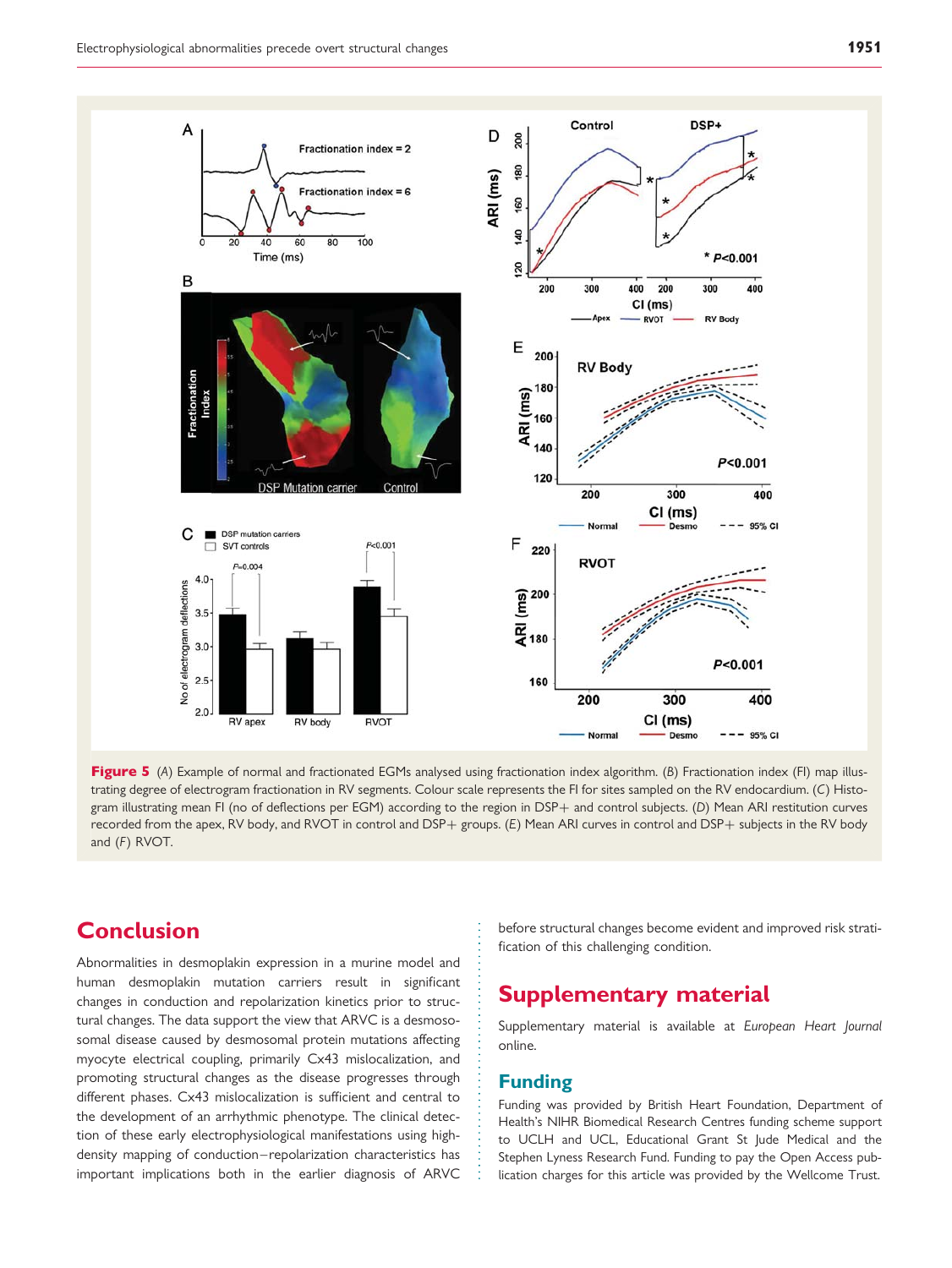<span id="page-10-0"></span>

Figure 6 Human histology. (A) Expression of N-cadeherin (intercalated disc marker protein), Cx43, and plakoglobin in subjects 5 (with LV impairment on imaging). (B) Immunofluorescence images of Nav1.5 expression in two subjects (8 and 9) without structural changes on cardiac imaging.

Conflict of interest: M.F. receives an educational grant from St Jude Medical.

## **References**

- 1. Kaplan SR, Gard JJ, Protonotarios N, Tsatsopoulou A, Spiliopoulou C, Anastasakis A, Squarcioni CP, McKenna WJ, Thiene G, Basso C, Brousse N, Fontaine G, Saffitz JE. Remodeling of myocyte gap junctions in arrhythmogenic right ventricular cardiomyopathy due to a deletion in plakoglobin (Naxos disease). Heart Rhythm 2004;1:3–11.
- 2. Saffitz JE. Arrhythmogenic cardiomyopathy and abnormalities of cell-to-cell coupling. Heart Rhythm 2009;6(8 suppl):S62-S65.
- 3. van Rijen HV, Eckardt D, Degen J, Theis M, Ott T, Willecke K, Jongsma HJ, Opthof T, de Bakker JM. Slow conduction and enhanced anisotropy increase the propensity for ventricular tachyarrhythmias in adult mice with induced deletion of connexin43. Circulation 2004;109:1048–1055.
- 4. Sato PY, Musa H, Coombs W, Guerrero-Serna G, Patiño GA, Taffet SM, Isom LL, Delmar M. Loss of plakophilin-2 expression leads to decreased Na current and slower conduction velocity in cultured cardiac myocytes. Circ Res 2009;105: 523–526.
- 5. Delmar M, McKenna WJ. The cardiac desmosome and arrhythmogenic cardiomyopathies: from gene to disease. Circ Res 2010;107:700–714.
- 6. Vasioukhin V, Bowers E, Bauer C, Degenstein L, Fuchs E. Desmoplakin is essential in epidermal sheet formation. Nat. Cell Biol 2001;3:1076–1085.
- 7. Agah R, Frenkel PA, French BA, Michael LH, Overbeek PA, Schneider MD. Targeted expression of Cre recombinase provokes cardiac-restricted, site-specific rearrangement in adult ventricular muscle in vivo. I Clin Invest 1997:100:169-179.
- 8. Berul CI, Christe ME, Aronovitz MJ, Seidman CE, Seidman JG, Mendelsohn ME. Electrophysiological abnormalities and arrhythmias in alpha MHC mutant familial hypertrophic cardiomyopathy mice. J Clin Invest 1997;99:570-576.
- 9. Kawara T, Derksen R, de Groot JR, Coronel R, Tasseron S, Linnenbank AC, Hauer RN, Kirkels H, Janse MJ, de Bakker JM. Activation delay after premature stimulation in chronically diseased human myocardium relates to the architecture of interstitial fibrosis. Circulation 2001;104:3069–3075.
- 10. Asimaki A, Tandri H, Huang H, Halushka MK, Gautam S, Basso C, Thiene G, Tsatsopoulou A, Protonotarios N, McKenna WJ, Calkins H, Saffitz JE. A new diagnostic test for arrhythmogenic right ventricular cardiomyopathy. N Engl J Med 2009;360:1075–1084.
- 11. Schilling RJ, Davies DW, Peters NS. Characteristics of sinus rhythm electrograms at sites of ablation of ventricular tachycardia relative to all other sites: a noncontact mapping study of the entire left ventricle. J Cardiovasc Electrophysiol 1998;9: 921–933.
- 12. Syrris P, Ward D, Asimaki A, Sen-Chowdhry S, Ebrahim HY, Evans A, Hitomi N, Norman M, Pantazis A, Shaw AL, Elliott PM, McKenna WJ. Clinical expression of plakophilin-2 mutations in familial arrhythmogenic right ventricular cardiomyopathy. Circulation 2006;113:356-364.
- 13. Syrris P, Ward D, Evans A, Asimaki A, Gandjbakhch E, Sen-Chowdhry S, McKenna WJ. Arrhythmogenic right ventricular dysplasia/cardiomyopathy associated with mutations in the desmosomal gene desmocollin-2. Am J Hum Genet 2006;79:978–984.
- 14. Syrris P, Ward D, Asimaki A, Evans A, Sen-Chowdhry S, Hughes SE, McKenna WJ. Desmoglein-2 mutations in arrhythmogenic right ventricular cardiomyopathy: a genotype-phenotype characterization of familial disease. Eur Heart J 2007;28: 581–588.
- 15. Yue AM, Franz MR, Roberts PR, Morgan JM. Global endocardial electrical restitution in human right and left ventricles determined by noncontact mapping. J Am Coll Cardiol 2005;46:1067–1075.
- 16. Yue AM, Betts TR, Roberts PR, Morgan JM. Global dynamic coupling of activation and repolarization in the human ventricle. Circulation 2005;112:2592–2601.
- 17. Taggart P, Sutton P, Chalabi Z, Boyett MR, Simon R, Elliott D, Gill JS. Effect of adrenergic stimulation on action potential duration restitution in humans. Circulation 2003;107:285-289.
- 18. Lambiase PD, Ahmed AK, Ciaccio EJ, Brugada R, Lizotte E, Chaubey S, Ben-Simon R, Chow AW, Lowe MD, McKenna WJ. High density substrate mapping in Brugada syndrome—combined role of conduction and repolarization heterogeneities in arrhythmogenesis. Circulation 2009;120:106-117, 1-4.
- 19. Postema PG, van Dessel PF, de Bakker JM, Dekker LR, Linnenbank AC, Hoogendijk MG, Coronel R, Tijssen JG, Wilde AA, Tan HL. Slow and discontinuous conduction conspire in Brugada syndrome: a right ventricular mapping and stimulation study. Circulation 2008;1:379–386.